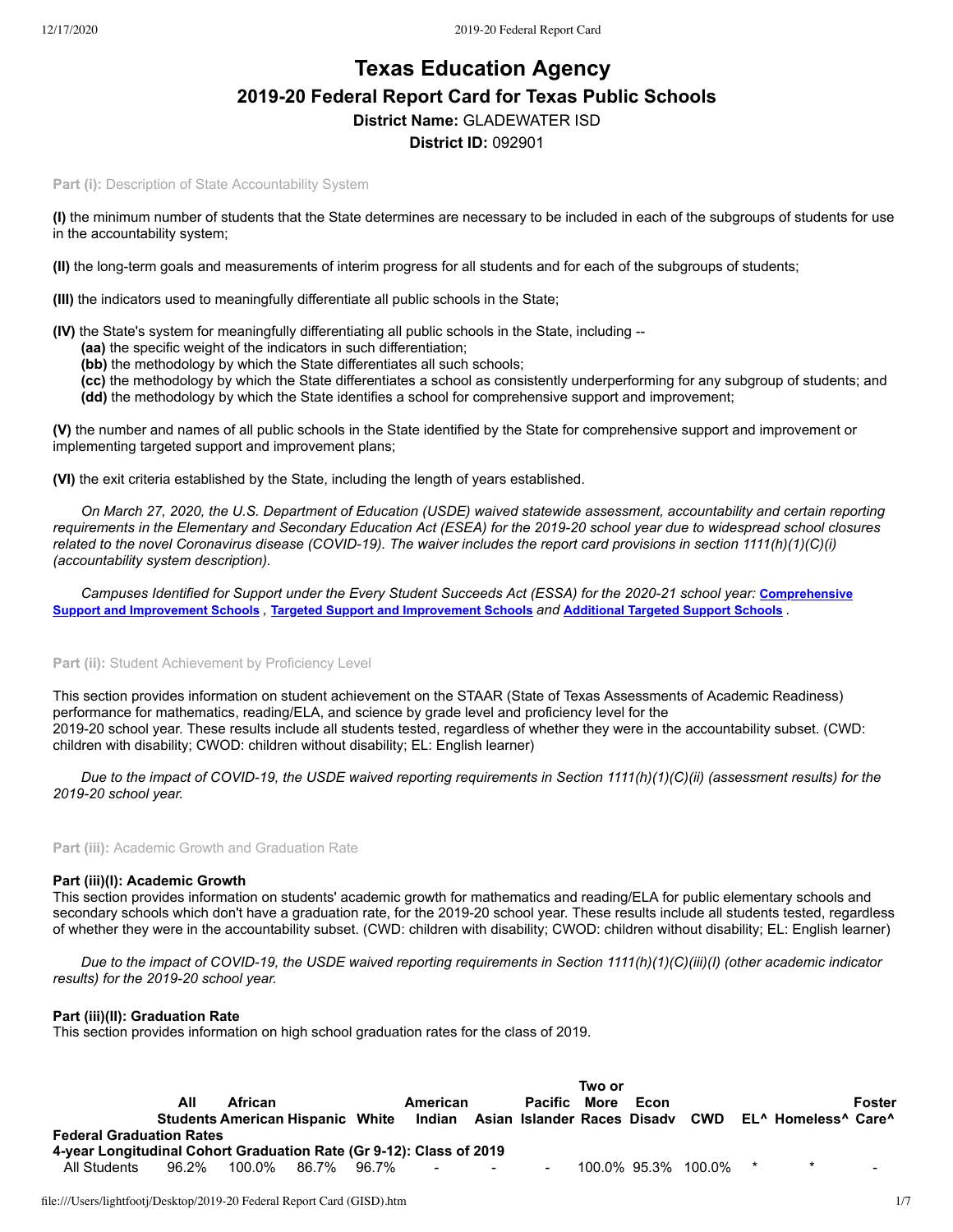|             | Two or   |           |                                         |                          |          |  |                             |                          |              |                |                          |                                                         |        |
|-------------|----------|-----------|-----------------------------------------|--------------------------|----------|--|-----------------------------|--------------------------|--------------|----------------|--------------------------|---------------------------------------------------------|--------|
|             | All      | African   |                                         |                          | American |  | <b>Pacific</b>              | More                     | Econ         |                |                          |                                                         | Foster |
|             |          |           | <b>Students American Hispanic White</b> |                          | Indian   |  | Asian Islander Races Disady |                          |              | <b>CWD</b>     |                          | EL <sup>A</sup> Homeless <sup>A</sup> Care <sup>A</sup> |        |
| CWD         | 100.0%   | $\star$   | $\star$                                 | $\ast$                   |          |  |                             | $\overline{\phantom{a}}$ |              | 100.0% 100.0%  | $\overline{\phantom{a}}$ |                                                         |        |
| <b>CWOD</b> | 95.9%    | 100.0%    | 84.6%                                   | 96.4%                    |          |  | $\overline{\phantom{a}}$    |                          | 100.0% 94.7% | $\blacksquare$ |                          | $\ast$                                                  |        |
| EL^         |          |           |                                         | $\overline{\phantom{0}}$ |          |  |                             | -                        |              |                |                          |                                                         |        |
| Male        | $93.1\%$ | $100.0\%$ | 66.7%                                   | 94.4%                    |          |  |                             | $\ast$                   | 91.4%        | 100.0%         | $\ast$                   | $\star$                                                 |        |
| Female      | 100.0%   | $100.0\%$ | 100.0%                                  | $100.0\%$                |          |  |                             | *                        | 100.0%       |                |                          |                                                         |        |

'\*' Indicates results are masked due to small numbers to protect student confidentiality.

- $'$ -' Indicates there are no students in the group.
- Ever in grades 9-12

#### Part (iv): English Language Proficiency

This section provides information on the number and percentage of English learners achieving English language proficiency based on the 2020 TELPAS (Texas English Language Proficiency Assessment System) data.(EL: English learner)

*Due to the impact of COVID-19, the USDE waived reporting requirements in Section 1111(h)(1)(C)(iv) (English language proficiency results) for the 2019-20 school year.*

## Part (v): School Quality or Student Success (SQSS)

This section provides information on the other indicator of school quality or student success, which is college, career and military readiness (CCMR) for high schools and average performance rate of the three STAAR performance levels of all students, regardless of whether they were in the accountability subset, for elementary and secondary schools without a graduation rate. (CWD: children with disability; EL: English learner)

*Due to the impact of COVID-19, the USDE waived reporting requirements in Section 1111(h)(1)(C)(v) (school quality or student success indicator results) for the 2019-20 school year for elementary schools and secondary schools without a graduation rate. For secondary schools with CCMR (college, career, and military readiness) data, the results are reported.*

| <b>School Quality (College, Career, and Military Readiness Performance)</b> | All | <b>African</b><br>Students American Hispanic White |     |     | American<br>Indian | Asian   | <b>Pacific More</b><br>Islander Races Disady | Two<br>or | Econ | <b>CWD</b> | EL      |
|-----------------------------------------------------------------------------|-----|----------------------------------------------------|-----|-----|--------------------|---------|----------------------------------------------|-----------|------|------------|---------|
| %Students meeting<br><b>CCMR</b>                                            | 63% | 57%                                                | 75% | 65% | $\sim 10^{-11}$    | $\star$ | $\overline{\phantom{0}}$                     | 58%       | 61%  | 56%        | $\star$ |

'\*' Indicates results are masked due to small numbers to protect student confidentiality.

Indicates there are no students in the group.

#### Part (vi): Goal Meeting Status

This section provides information on the progress of all students and each student group toward meeting the long-term goals or interim objectives on STAAR academic performance, federal graduation rate, and English learners' language proficiency. (CWD: children with disability; EL: English learner)

*Due to the impact of COVID-19, the USDE waived reporting requirements in Section 1111(h)(1)(C)(vi) (progress toward meeting long-term goals and measurements of interim progress) for the 2019-20 school year.*

## **Part (vii):** STAAR Participation

This section provides the percentage of students assessed and not assessed on STAAR for mathematics, reading/ELA, and science. (CWD: children with disability; CWOD: children without disability; EL: English learner)

*Due to the impact of COVID-19, the USDE waived reporting requirements in Section 1111(h)(1)(C)(vii) (percentage of students assessed and not assessed) for the 2019-20 school year.*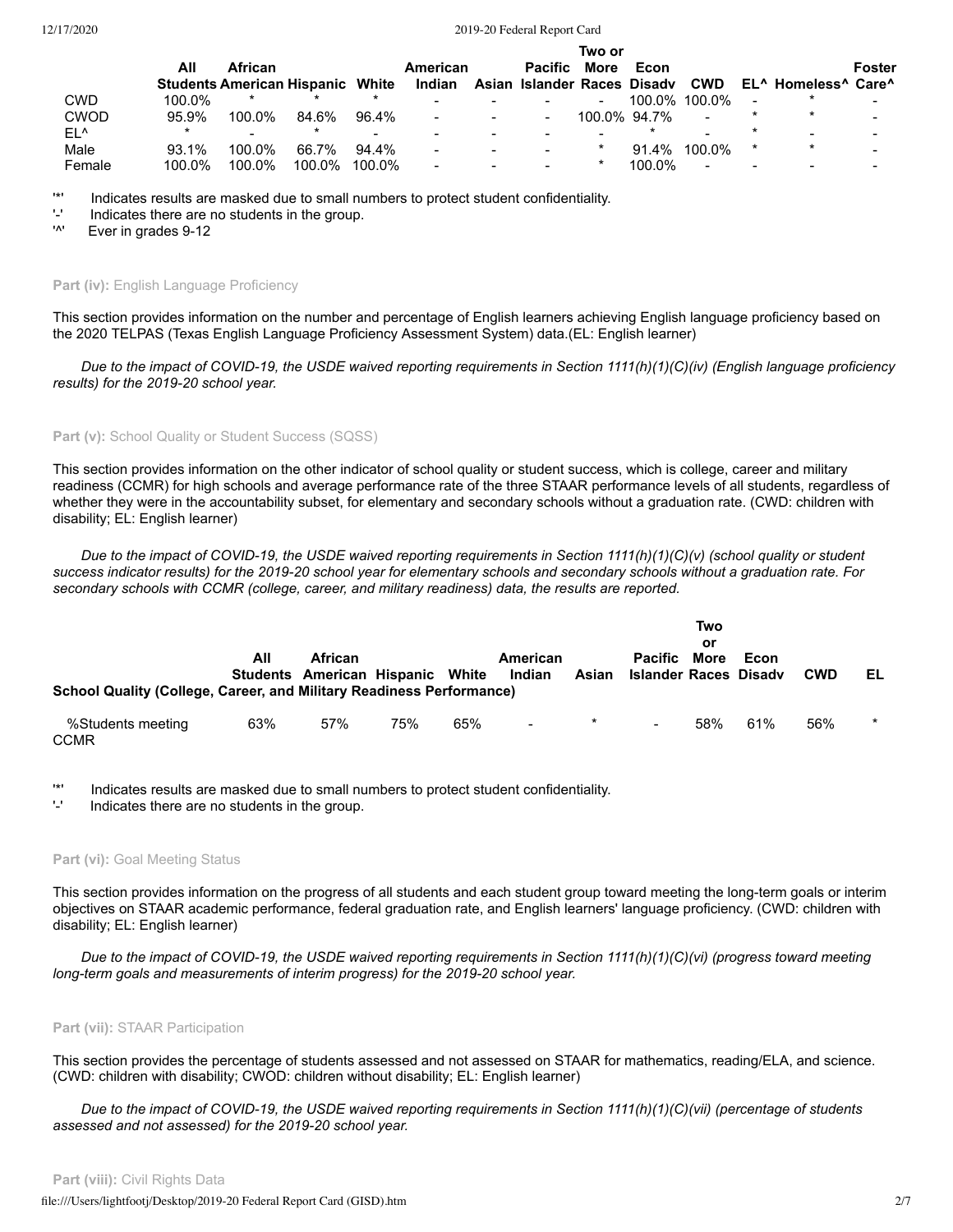Part (viii)(I) This section provides information from the 2017-18 Civil Right Data Collection (CRDC) surveys, submitted by school districts to the Office for Civil Rights on measures of school quality, climate, and safety, including counts of in-school suspensions, out-of-school suspensions, expulsions, school related arrests, referrals to law enforcement, chronic absenteeism (including both excused and unexcused absences), incidences of violence, including bullying and harassment. (EL: English learner)

|                                      |        |              |                                                                         |                         |                | Indian<br>or |           |                | Two or      |                  |                                | <b>Students</b><br>with<br><b>Students Disabilities</b> |
|--------------------------------------|--------|--------------|-------------------------------------------------------------------------|-------------------------|----------------|--------------|-----------|----------------|-------------|------------------|--------------------------------|---------------------------------------------------------|
|                                      |        | <b>Total</b> | African<br>students American Hispanic White Native Asian Islander Races |                         |                | Alaska       |           | <b>Pacific</b> | <b>More</b> |                  | with<br><b>EL Disabilities</b> | (Section<br>504)                                        |
| <b>Students Without Disabilities</b> |        |              |                                                                         |                         |                |              |           |                |             |                  |                                |                                                         |
| In-School Suspensions                |        |              |                                                                         |                         |                |              |           |                |             |                  |                                |                                                         |
|                                      | Male   | 202          | 56                                                                      | 28                      | 103            | 0            | 0         | 0              | 15          | 9                |                                |                                                         |
|                                      | Female | 129          | 47                                                                      | 13                      | 61             | 0            | 0         | 0              | 8           | $\boldsymbol{2}$ |                                |                                                         |
|                                      | Total  | 331          | 103                                                                     | 41                      | 164            | 0            | 0         | 0              | 23          | 11               |                                |                                                         |
| Out-of-School Suspensions            |        |              |                                                                         |                         |                |              |           |                |             |                  |                                |                                                         |
|                                      | Male   | 61           | 22                                                                      | 9                       | 23             | 0            | 0         | 0              | 7           | 3                |                                |                                                         |
|                                      | Female | 26           | 12                                                                      | 5                       | 6              | 0            | 0         | 0              | 3           | 0                |                                |                                                         |
|                                      | Total  | 87           | 34                                                                      | 14                      | 29             | 0            | 0         | 0              | 10          | $\sqrt{3}$       |                                |                                                         |
| Expulsions                           |        |              |                                                                         |                         |                |              |           |                |             |                  |                                |                                                         |
| With                                 | Male   | 25           | 9                                                                       | $\mathbf{2}$            | 13             | 0            | 0         | 0              | 1           | 3                |                                |                                                         |
| Educational                          |        |              |                                                                         |                         |                |              |           |                |             |                  |                                |                                                         |
| <b>Services</b>                      |        |              |                                                                         |                         |                |              |           |                |             |                  |                                |                                                         |
|                                      | Female | 9            | $\mathbf{1}$                                                            | $\overline{\mathbf{c}}$ | 5              | 0            | 0         | 0              | 1           | 0                |                                |                                                         |
|                                      | Total  | 34           | $10$                                                                    | 4                       | 18             | 0            | 0         | 0              | 2           | 3                |                                |                                                         |
| Without                              | Male   | 0            | 0                                                                       | 0                       | 0              | 0            | 0         | $\Omega$       | 0           | 0                |                                |                                                         |
| Educational                          |        |              |                                                                         |                         |                |              |           |                |             |                  |                                |                                                         |
| <b>Services</b>                      |        |              |                                                                         |                         |                |              |           |                |             |                  |                                |                                                         |
|                                      | Female | 0            | 0                                                                       | 0                       | 0              | 0            | 0         | 0              | 0           | 0                |                                |                                                         |
|                                      | Total  | 0            | 0                                                                       | 0                       | 0              | 0            | 0         | 0              | 0           | 0                |                                |                                                         |
| Under Zero                           | Male   | 0            | 0                                                                       | 0                       | 0              | 0            | 0         | $\Omega$       | 0           | 0                |                                |                                                         |
| Tolerance                            |        |              |                                                                         |                         |                |              |           |                |             |                  |                                |                                                         |
| Policies                             |        |              |                                                                         |                         |                |              |           |                |             |                  |                                |                                                         |
|                                      | Female | 0            | 0                                                                       | 0                       | 0              | 0            | 0         | $\pmb{0}$      | 0           | 0                |                                |                                                         |
|                                      | Total  | 0            | 0                                                                       | 0                       | 0              | 0            | 0         | $\mathbf 0$    | 0           | 0                |                                |                                                         |
| <b>School-Related Arrests</b>        |        |              |                                                                         |                         |                |              |           |                |             |                  |                                |                                                         |
|                                      | Male   | 0            | 0                                                                       | 0                       | 0              | 0            | 0         | 0              | 0           | 0                |                                |                                                         |
|                                      | Female | 0            | 0                                                                       | 0                       | 0              | 0            | 0         | 0              | 0           | 0                |                                |                                                         |
|                                      | Total  | 0            | 0                                                                       | 0                       | 0              | 0            | 0         | $\Omega$       | 0           | 0                |                                |                                                         |
| Referrals to Law Enforcement         |        |              |                                                                         |                         |                |              |           |                |             |                  |                                |                                                         |
|                                      | Male   | 0            | 0                                                                       | 0                       | 0              | 0            | 0         | 0              | 0           | 0                |                                |                                                         |
|                                      | Female | 0            | 0                                                                       | 0                       | 0              | 0            | 0         | 0              | 0           | 0                |                                |                                                         |
|                                      | Total  | 0            | 0                                                                       | 0                       | 0              | 0            | 0         | $\Omega$       | 0           | 0                |                                |                                                         |
| <b>Students With Disabilities</b>    |        |              |                                                                         |                         |                |              |           |                |             |                  |                                |                                                         |
| In-School Suspensions                |        |              |                                                                         |                         |                |              |           |                |             |                  |                                |                                                         |
|                                      | Male   | 47           | 12                                                                      | 6                       | 26             | 0            | 0         | 0              | 3           | 3                |                                | 38                                                      |
|                                      | Female | 10           | $\overline{c}$                                                          | 0                       | 7              | $\mathbf{1}$ | 0         | 0              | 0           | 0                |                                | 10                                                      |
|                                      | Total  | 57           | 14                                                                      | 6                       | 33             | $\mathbf{1}$ | 0         | 0              | 3           | 3                |                                | 48                                                      |
| Out-of-School Suspensions            |        |              |                                                                         |                         |                |              |           |                |             |                  |                                |                                                         |
|                                      | Male   | 15           | 8                                                                       | 0                       | $\overline{7}$ | 0            | 0         | $\pmb{0}$      | 0           | $\pmb{0}$        |                                | 20                                                      |
|                                      | Female | 5            | $\overline{2}$                                                          | $\mathsf 0$             | $\mathsf 3$    | 0            | 0         | $\pmb{0}$      | 0           | 0                |                                | $\ensuremath{\mathsf{3}}$                               |
|                                      | Total  | 20           | $10$                                                                    | $\pmb{0}$               | $10$           | 0            | 0         | $\pmb{0}$      | 0           | $\pmb{0}$        |                                | 23                                                      |
| Expulsions                           |        |              |                                                                         |                         |                |              |           |                |             |                  |                                |                                                         |
| With                                 | Male   | 5            | $\overline{\mathbf{4}}$                                                 | $\pmb{0}$               | $\mathbf{1}$   | 0            | $\pmb{0}$ | $\pmb{0}$      | 0           | $\pmb{0}$        |                                | 5                                                       |
| Educational                          |        |              |                                                                         |                         |                |              |           |                |             |                  |                                |                                                         |
| Services                             |        |              |                                                                         |                         |                |              |           |                |             |                  |                                |                                                         |
|                                      | Female | 3            | $\sqrt{2}$                                                              | 0                       | $\mathbf{1}$   | $\pmb{0}$    | 0         | $\pmb{0}$      | 0           | $\pmb{0}$        |                                | $\bf{0}$                                                |
|                                      | Total  | 8            | 6                                                                       | 0                       | $\sqrt{2}$     | 0            | 0         | $\pmb{0}$      | 0           | $\pmb{0}$        |                                | $\sqrt{5}$                                              |
| Without                              | Male   | 0            | 0                                                                       | $\mathsf 0$             | $\pmb{0}$      | $\mathbf 0$  | 0         | $\mathbf 0$    | 0           | 0                |                                | $\pmb{0}$                                               |
| Educational                          |        |              |                                                                         |                         |                |              |           |                |             |                  |                                |                                                         |
| Services                             |        |              |                                                                         |                         |                |              |           |                |             |                  |                                |                                                         |
|                                      | Female | $\pmb{0}$    | 0                                                                       | $\pmb{0}$               | 0              | 0            | 0         | $\pmb{0}$      | 0           | 0                |                                | $\pmb{0}$                                               |
|                                      | Total  | $\pmb{0}$    | 0                                                                       | 0                       | 0              | 0            | 0         | 0              | 0           | 0                |                                | $\pmb{0}$                                               |
| Under Zero                           | Male   | $\pmb{0}$    | $\pmb{0}$                                                               | $\pmb{0}$               | $\pmb{0}$      | $\pmb{0}$    | $\pmb{0}$ | $\pmb{0}$      | 0           | $\pmb{0}$        |                                | $\pmb{0}$                                               |
| Tolerance                            |        |              |                                                                         |                         |                |              |           |                |             |                  |                                |                                                         |
| Policies                             |        |              |                                                                         |                         |                |              |           |                |             |                  |                                |                                                         |
|                                      | Female | $\pmb{0}$    | 0                                                                       | 0                       | 0              | 0            | 0         | $\pmb{0}$      | 0           | 0                |                                | $\pmb{0}$                                               |
|                                      | Total  | $\pmb{0}$    | $\pmb{0}$                                                               | $\pmb{0}$               | $\pmb{0}$      | $\pmb{0}$    | $\pmb{0}$ | $\pmb{0}$      | $\mathbf 0$ | $\pmb{0}$        |                                | $\pmb{0}$                                               |
|                                      |        |              |                                                                         |                         |                |              |           |                |             |                  |                                |                                                         |

file:///Users/lightfootj/Desktop/2019-20 Federal Report Card (GISD).htm 3/7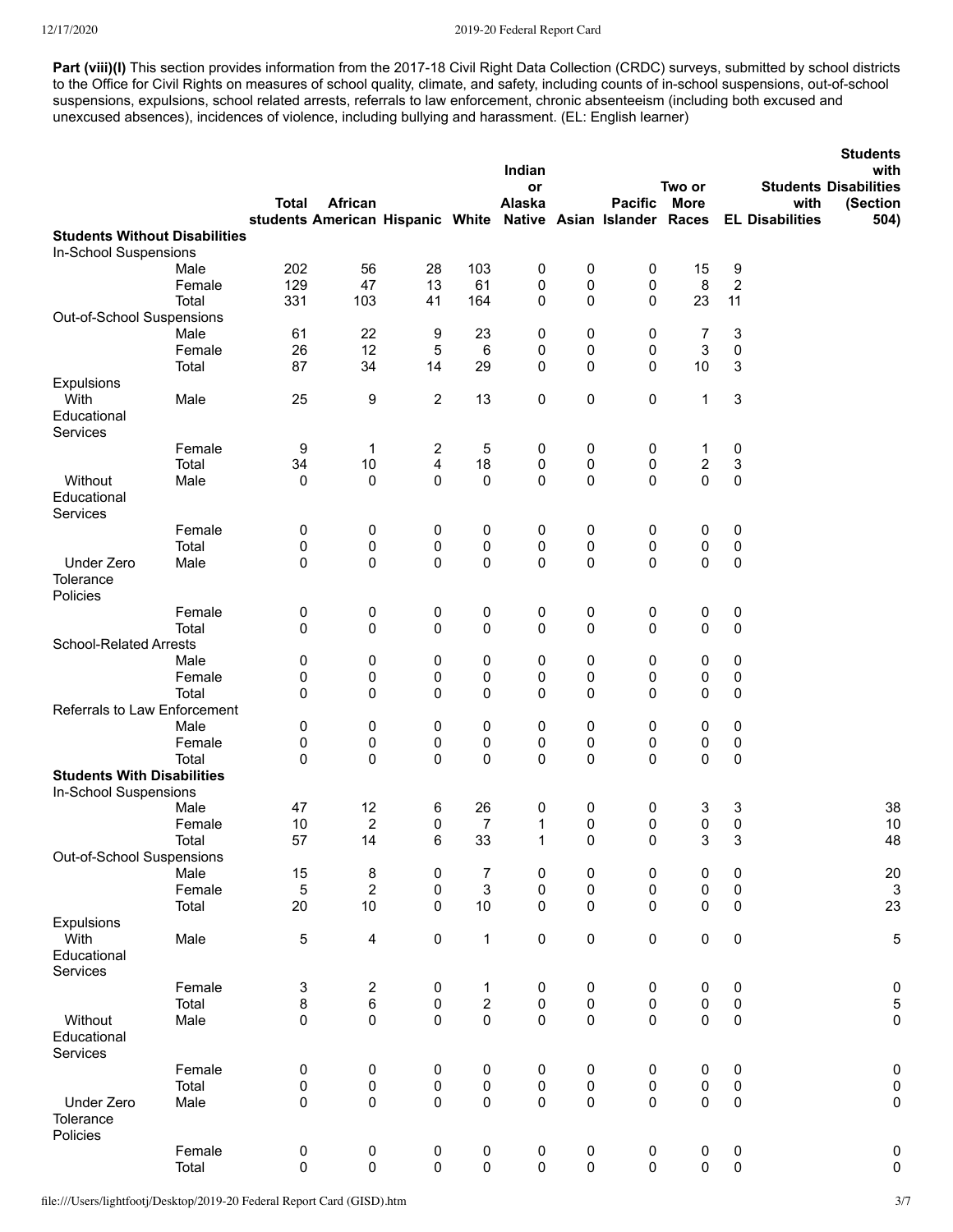|                               | Total | African                          |    |             | Indian<br>or<br>Alaska   |   | <b>Pacific</b>              | Two or<br>More |          | <b>Students Disabilities</b><br>with | Students<br>with<br>(Section |
|-------------------------------|-------|----------------------------------|----|-------------|--------------------------|---|-----------------------------|----------------|----------|--------------------------------------|------------------------------|
|                               |       | students American Hispanic White |    |             |                          |   | Native Asian Islander Races |                |          | <b>EL Disabilities</b>               | 504)                         |
| <b>School-Related Arrests</b> |       |                                  |    |             |                          |   |                             |                |          |                                      |                              |
| Male                          | 0     | 0                                | 0  | 0           | 0                        | 0 | 0                           | 0              | 0        |                                      | 0                            |
| Female                        | 0     | 0                                | 0  | 0           | 0                        | 0 | 0                           | 0              | 0        |                                      | 0                            |
| Total                         | 0     | 0                                | 0  | $\mathbf 0$ | 0                        | 0 | $\Omega$                    | 0              | $\Omega$ |                                      | 0                            |
| Referrals to Law Enforcement  |       |                                  |    |             |                          |   |                             |                |          |                                      |                              |
| Male                          | 0     | 0                                | 0  | 0           | 0                        | 0 | 0                           | 0              | 0        |                                      | 0                            |
| Female                        | 0     | 0                                | 0  | 0           | 0                        | 0 | 0                           | 0              | 0        |                                      | 0                            |
| Total                         | 0     | 0                                | 0  | $\mathbf 0$ | 0                        | 0 | $\Omega$                    | 0              | 0        |                                      | 0                            |
| <b>All Students</b>           |       |                                  |    |             |                          |   |                             |                |          |                                      |                              |
| <b>Chronic Absenteeism</b>    |       |                                  |    |             |                          |   |                             |                |          |                                      |                              |
| Male                          | 147   | 36                               | 15 | 84          |                          |   |                             | 12             | 4        | 39                                   |                              |
| Female                        | 120   | 21                               | 12 | 73          | $\overline{\phantom{a}}$ |   |                             | 14             | 2        | 24                                   | $\overline{\phantom{0}}$     |
| Total                         | 267   | 57                               | 27 | 157         |                          |   |                             | 26             | 6        | 63                                   | $\overline{\phantom{0}}$     |
|                               |       |                                  |    |             |                          |   |                             |                |          |                                      |                              |

|                                                                            | Total |
|----------------------------------------------------------------------------|-------|
| Incidents of Violence                                                      |       |
| Incidents of rape or attempted rape                                        | 0     |
| Incidents of sexual assault (other than rape)                              |       |
| Incidents of robbery with a weapon                                         | 0     |
| Incidents of robbery with a firearm or explosive device                    |       |
| Incidents of robbery without a weapon                                      | 0     |
| Incidents of physical attack or fight with a weapon                        | 0     |
| Incidents of physical attack or fight with a firearm or explosive device   |       |
| Incidents of physical attack or fight without a weapon                     | 0     |
| Incidents of threats of physical attack with a weapon                      | 0     |
| Incidents of threats of physical attack with a firearm or explosive device | 0     |
| Incidents of threats of physical attack without a weapon                   | 0     |
| Incidents of possession of a firearm or explosive device                   | 0     |
| Allegations of Harassment or bullying                                      |       |
| On the basis of sex                                                        | 0     |
| On the basis of race                                                       |       |
| On the basis of disability                                                 | 0     |
| On the basis of sexual orientation                                         |       |
| On the basis of religion                                                   | 0     |
|                                                                            |       |

**Part (viii)(II)** This section provides information from the 2017-18 Civil Right Data Collection (CRDC) surveys, submitted by school districts to the Office for Civil Rights, on the number of students enrolled in preschool programs and accelerated coursework to earn postsecondary credit while still in high school.

|                                                |        | Total | African<br>students American Hispanic |    | White | Indian<br>or<br>Alaska<br><b>Native</b> | Asian | <b>Pacific</b><br><b>Islander</b> | Two or<br><b>More</b><br>Races |              | <b>Students</b><br>with<br><b>EL Disabilities</b> |
|------------------------------------------------|--------|-------|---------------------------------------|----|-------|-----------------------------------------|-------|-----------------------------------|--------------------------------|--------------|---------------------------------------------------|
| Preschool Programs                             |        |       |                                       |    |       |                                         |       |                                   |                                |              |                                                   |
|                                                | Male   | 45    | 15                                    | 8  | 19    |                                         |       | 0                                 |                                | 5            | 11                                                |
|                                                | Female | 32    | 10                                    | 5  | 16    | 0                                       | 0     | 0                                 |                                |              | 7                                                 |
|                                                | Total  | 77    | 25                                    | 13 | 35    |                                         |       | 0                                 | $\overline{2}$                 | 6            | 18                                                |
| <b>Accelerated Coursework</b>                  |        |       |                                       |    |       |                                         |       |                                   |                                |              |                                                   |
| <b>Advanced Placement</b>                      | Male   |       |                                       |    |       |                                         |       |                                   |                                |              |                                                   |
| Courses                                        |        |       |                                       |    |       |                                         |       |                                   |                                |              |                                                   |
|                                                | Female |       |                                       |    |       |                                         |       |                                   |                                |              |                                                   |
|                                                | Total  |       | $\overline{\phantom{a}}$              | -  |       | -                                       |       | -                                 |                                |              | $\overline{\phantom{a}}$                          |
| International                                  | Male   |       |                                       |    |       |                                         |       |                                   |                                |              | $\overline{\phantom{a}}$                          |
| <b>Baccalaureate Courses</b>                   |        |       |                                       |    |       |                                         |       |                                   |                                |              |                                                   |
|                                                | Female |       |                                       |    |       |                                         |       |                                   |                                |              |                                                   |
|                                                | Total  |       |                                       |    |       |                                         |       |                                   |                                |              |                                                   |
| Dual Enrollment/Dual<br><b>Credit Programs</b> | Male   | 21    | 2                                     | 1  | 17    | 0                                       | 1     | $\Omega$                          | $\Omega$                       | $\mathbf{0}$ | 0                                                 |
|                                                | Female | 14    | 4                                     | 6  | 2     | 0                                       | 0     | 0                                 | 2                              | 0            | 0                                                 |

file:///Users/lightfootj/Desktop/2019-20 Federal Report Card (GISD).htm 4/7

**Students**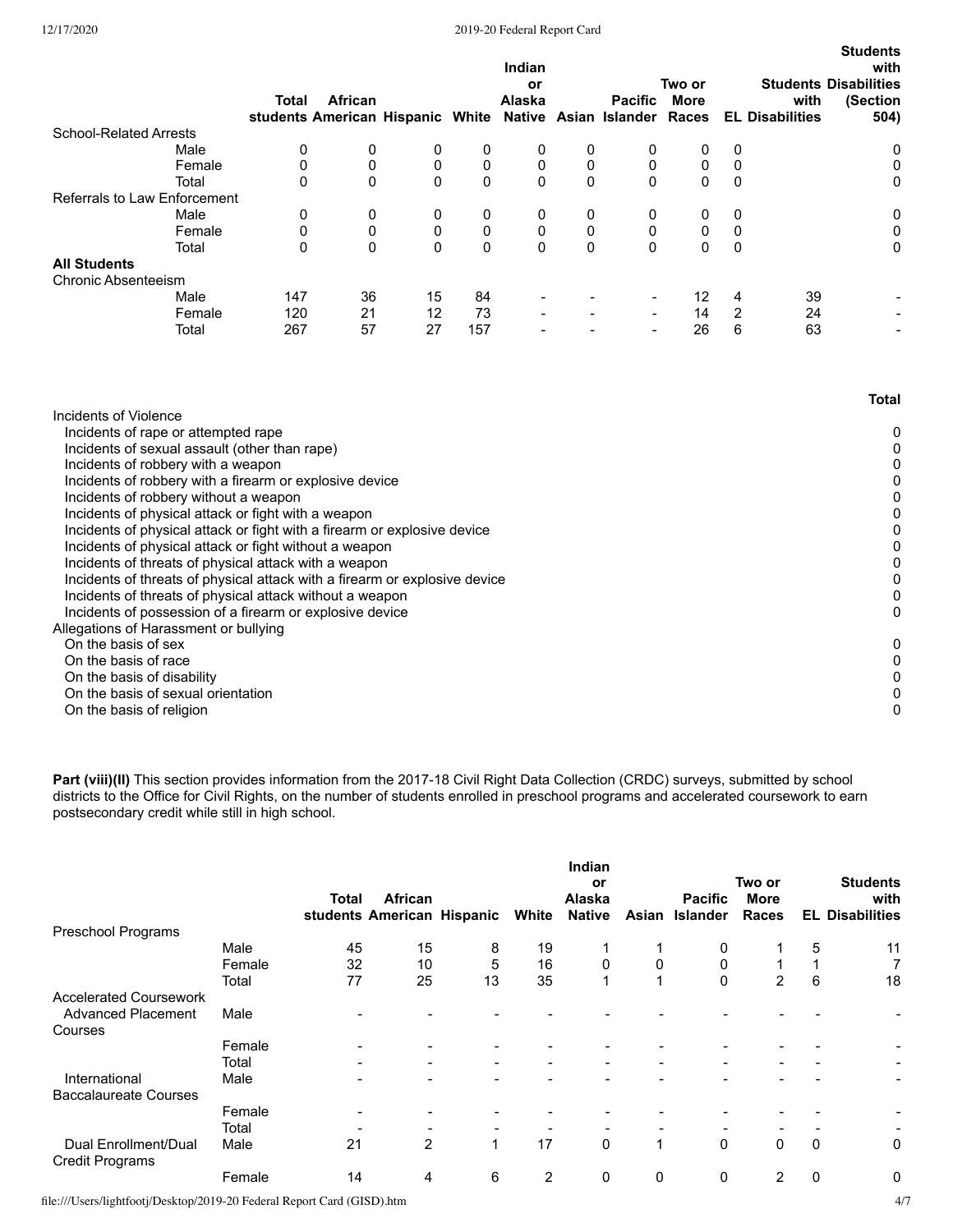|       |       | Indian                                                                       |                           |  |        |  |                |        |  |                 |
|-------|-------|------------------------------------------------------------------------------|---------------------------|--|--------|--|----------------|--------|--|-----------------|
|       |       |                                                                              |                           |  | or     |  |                | Two or |  | <b>Students</b> |
|       | Total | African                                                                      |                           |  | Alaska |  | <b>Pacific</b> | More   |  | with            |
|       |       | students American Hispanic White Native Asian Islander Races EL Disabilities |                           |  |        |  |                |        |  |                 |
| Total | 35.   |                                                                              | $\overline{7}$<br>- 6 - 1 |  |        |  | 19 0 1 0 2 0   |        |  | 0               |

'-' Indicates there are no data available in the group.<br>'-3' Indicates skip logic failure.

'-8' Indicates EDFacts missing data.<br>'-9' Indicates not applicable / skipped

'-9' Indicates not applicable / skipped.<br>'-11' Indicates suppressed data.

Indicates suppressed data.

Blank cell indicates the student group is not applicable to this report.

Part (ix): Teacher Quality Data

This section provides information on the professional qualifications of teachers, including information disaggregated by high- and lowpoverty schools on the number and percentage of (I) inexperienced teacher, principals, and other school leaders; (II) teachers teaching with emergency or provisional credentials; and (III) teachers who are not teaching in the subject or field for which the teacher is certified or licensed.

|                                                                                                           | <b>All School</b>     |                         |               |                | <b>High-Poverty Schools Low-Poverty Schools</b> |                |
|-----------------------------------------------------------------------------------------------------------|-----------------------|-------------------------|---------------|----------------|-------------------------------------------------|----------------|
| Inexperienced Teachers, Principals, and Other School<br>Leaders                                           | <b>Number</b><br>18.4 | <b>Percent</b><br>11.8% | <b>Number</b> | <b>Percent</b> | <b>Number</b>                                   | <b>Percent</b> |
| Teachers Teaching with Emergency or Provisional<br>Credentials                                            | 10.4                  | 7.0%                    |               |                |                                                 |                |
| Teacher Who Are Not Teaching in the Subject or Field for<br>Which<br>the Teacher is Certified or Licensed | 18.2                  | 12.2%                   |               |                |                                                 |                |

'-' Indicates there are no data available in the group. Blank cell indicates data are not applicable to this report.

#### Part (x): Per-Pupil Expenditure

This section provides information on the per-pupil expenditures of federal, state, and local funds, including actual personnel expenditures and actual non-personnel expenditures, disaggregated by source of funds, for each school district and campus for the 2019-20 fiscal year.

*To be updated by June 30th, 2021.*

#### **Part (xi):** STAAR Alternate 2 Participation

This section provides information on the number and percentage of students with the most significant cognitive disabilities who take STAAR Alternate 2, by grade and subject for the 2019-20 school year.

*Due to the impact of COVID-19, the USDE waived reporting requirements in Section 1111(h)(1)(C)(xi) (number and percentage of students with the most significant cognitive disabilities taking an alternate assessment) for the 2019-20 school year.*

**Part (xii):** Statewide National Assessment of Educational Progress (NAEP)

This section provides results on the state academic assessments in reading and mathematics in grades 4 and 8 of the 2019 National Assessment of Educational Progress, compared to the national average of such results.

#### **State Level: 2019 Percentages at NAEP Achievement Levels**

|         |                |                      |    | % Below Basic |    | % At or Above<br><b>Basic</b> |    | % At or Above<br><b>Proficient</b> | % At Advanced |
|---------|----------------|----------------------|----|---------------|----|-------------------------------|----|------------------------------------|---------------|
| Grade   | <b>Subject</b> | <b>Student Group</b> | TХ | บร            |    | US                            |    | บร                                 | US            |
| Grade 4 | Reading        | ⊃verall              | 39 |               | 61 | 66                            | 30 |                                    |               |

<sup>&#</sup>x27;-3' Indicates skip logic failure.<br>'-8' Indicates EDFacts missing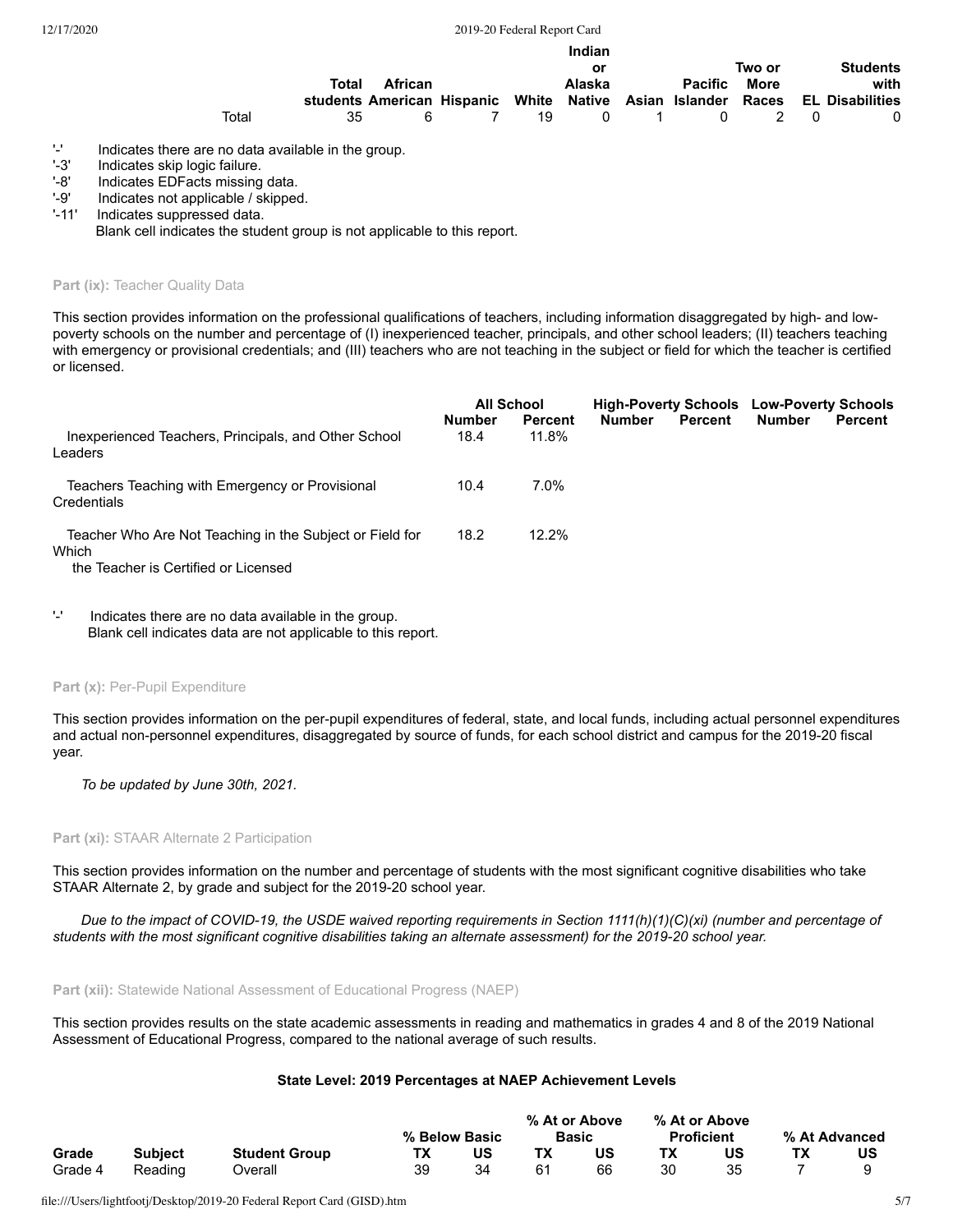|         |                    |                                   | % Below Basic |    | % At or Above<br><b>Basic</b> |    | % At or Above<br><b>Proficient</b> |                | % At Advanced  |                         |
|---------|--------------------|-----------------------------------|---------------|----|-------------------------------|----|------------------------------------|----------------|----------------|-------------------------|
| Grade   | <b>Subject</b>     | <b>Student Group</b>              | ТX            | US | <b>TX</b>                     | US | TX                                 | US             | <b>TX</b>      | US                      |
|         |                    |                                   |               |    |                               |    |                                    |                |                |                         |
|         |                    | <b>Black</b>                      | 52            | 52 | 48                            | 48 | 16                                 | 18             | 2              | 3                       |
|         |                    | Hispanic                          | 48            | 45 | 52                            | 55 | 21                                 | 23             | 3              | 4                       |
|         |                    | White                             | 22            | 23 | 78                            | 77 | 48                                 | 45             | 12             | 12                      |
|         |                    | American Indian                   | $\star$       | 50 | $^\star$                      | 50 | $\star$                            | 19             | $\star$        | 3                       |
|         |                    | Asian                             | 11            | 18 | 89                            | 82 | 65                                 | 57             | 25             | 22                      |
|         |                    | Pacific Islander                  | $\star$       | 42 | $\star$                       | 58 | $\star$                            | 25             | $\star$        | 4                       |
|         |                    | Two or More Races                 | 26            | 28 | 74                            | 72 | 38                                 | 40             | 6              | 11                      |
|         |                    | Econ Disadv                       | 50            | 47 | 50                            | 53 | 19                                 | 21             | 3              | 3                       |
|         |                    | <b>Students with Disabilities</b> | 79            | 73 | 21                            | 27 | 8                                  | 10             | 1              | $\overline{2}$          |
|         |                    | English Language                  | 61            | 65 | 39                            | 35 | 12                                 | 10             | 2              | 1                       |
|         |                    | Learners                          |               |    |                               |    |                                    |                |                |                         |
|         | <b>Mathematics</b> | Overall                           | 16            | 19 | 84                            | 81 | 44                                 | 41             | 9              | 9                       |
|         |                    | <b>Black</b>                      | 24            | 35 | 76                            | 65 | 32                                 | 20             | 3              | $\overline{\mathbf{c}}$ |
|         |                    | Hispanic                          | 19            | 27 | 81                            | 73 | 35                                 | 28             | 4              | 3                       |
|         |                    | White                             | 8             | 11 | 92                            | 89 | 59                                 | 52             | 16             | 12                      |
|         |                    | American Indian                   | $^{\star}$    | 33 | $\star$                       | 67 | $\star$                            | 24             | $\star$        | 4                       |
|         |                    | Asian                             | 4             | 7  | 96                            | 93 | 82                                 | 69             | 45             | 28                      |
|         |                    | Pacific Islander                  | $\star$       | 36 | $\star$                       | 64 | $\star$                            | 28             | $^\star$       | 6                       |
|         |                    |                                   |               |    |                               |    |                                    |                |                | 10                      |
|         |                    | Two or More Races                 | 9             | 16 | 91                            | 84 | 51                                 | 44             | 9              |                         |
|         |                    | Econ Disadv                       | 21            | 29 | 79                            | 71 | 32                                 | 26             | 3              | 3                       |
|         |                    | <b>Students with Disabilities</b> | 55            | 54 | 45                            | 46 | 13                                 | 14             | 1              | $\overline{\mathbf{c}}$ |
|         |                    | English Language<br>Learners      | 24            | 41 | 76                            | 59 | 29                                 | 16             | 2              | 1                       |
| Grade 8 | Reading            | Overall                           | 33            | 27 | 67                            | 73 | 25                                 | 34             | $\overline{2}$ | 4                       |
|         |                    | <b>Black</b>                      | 53            | 46 | 47                            | 54 | 41                                 | 15             | n/a            | 1                       |
|         |                    | Hispanic                          | 38            | 37 | 62                            | 63 | 19                                 | 22             | 1              | $\overline{c}$          |
|         |                    | White                             | 20            | 18 | 80                            | 82 | 35                                 | 42             | 3              | 5                       |
|         |                    | American Indian                   | $\star$       | 41 | $\star$                       | 59 | $\star$                            | 19             | $\star$        | 1                       |
|         |                    | Asian                             | 8             | 13 | 92                            | 87 | 59                                 | 57             | 11             | 13                      |
|         |                    | Pacific Islander                  | $\star$       | 37 | $\star$                       | 63 | $\star$                            | 25             | $\star$        | $\overline{c}$          |
|         |                    | Two or More Races                 | 26            | 24 | 74                            | 76 | 25                                 | 37             | 1              | 5                       |
|         |                    | Econ Disadv                       | 43            | 40 | 57                            | 60 | 15                                 | 20             | n/a            | 1                       |
|         |                    |                                   |               |    |                               |    |                                    |                |                |                         |
|         |                    | <b>Students with Disabilities</b> | 81            | 68 | 19                            | 32 | 3                                  | $\overline{7}$ | n/a            | n/a                     |
|         |                    | English Language<br>Learners      | 66            | 72 | 34                            | 28 | 4                                  | 4              | n/a            | n/a                     |
|         | Mathematics        | Overall                           | 32            | 31 | 68                            | 69 | 30                                 | 34             | 7              | 10                      |
|         |                    | <b>Black</b>                      | 48            | 53 | 52                            | 47 | 16                                 | 14             | 2              | $\overline{\mathbf{c}}$ |
|         |                    | Hispanic                          | 37            | 43 | 63                            | 57 | 21                                 | 20             | 3              | 4                       |
|         |                    | White                             | 20            | 20 | 80                            | 80 | 44                                 | 44             | 13             | 13                      |
|         |                    | American Indian                   | $\star$       | 49 | $\star$                       | 51 | $\star$                            | 15             | $\star$        | 3                       |
|         |                    | Asian                             | 10            | 12 | 90                            | 88 | 71                                 | 64             | 36             | 33                      |
|         |                    | Pacific Islander                  | $\star$       | 45 | $\star$                       | 55 | $\star$                            | 21             | $\star$        | 4                       |
|         |                    | Two or More Races                 | 25            | 27 | 75                            | 73 | 41                                 | 38             | 11             | 12                      |
|         |                    | Econ Disadv                       | 41            | 46 | 59                            | 54 | 19                                 | 18             | 2              | 3                       |
|         |                    | <b>Students with Disabilities</b> | 73            | 73 | 27                            | 27 |                                    | 6              | 1              | 2                       |
|         |                    |                                   |               | 72 | 40                            | 28 | 5<br>8                             | 5              | 1              | 1                       |
|         |                    | English Language<br>Learners      | 60            |    |                               |    |                                    |                |                |                         |

# **State Level: 2019 NAEP Participation Rates for Students with Disabilities and Limited English Proficient Students**

| Grade   | <b>Subject</b>     | <b>Student Group</b>              | Rate |
|---------|--------------------|-----------------------------------|------|
| Grade 4 | Reading            | <b>Students with Disabilities</b> | 77%  |
|         |                    | <b>English Learners</b>           | 94%  |
|         | <b>Mathematics</b> | <b>Students with Disabilities</b> | 79%  |
|         |                    | English Learners                  | 97%  |
| Grade 8 | Reading            | <b>Students with Disabilities</b> | 83%  |
|         |                    | <b>English Learners</b>           | 96%  |
|         | <b>Mathematics</b> | <b>Students with Disabilities</b> | 88%  |
|         |                    | English Learners                  | 97%  |